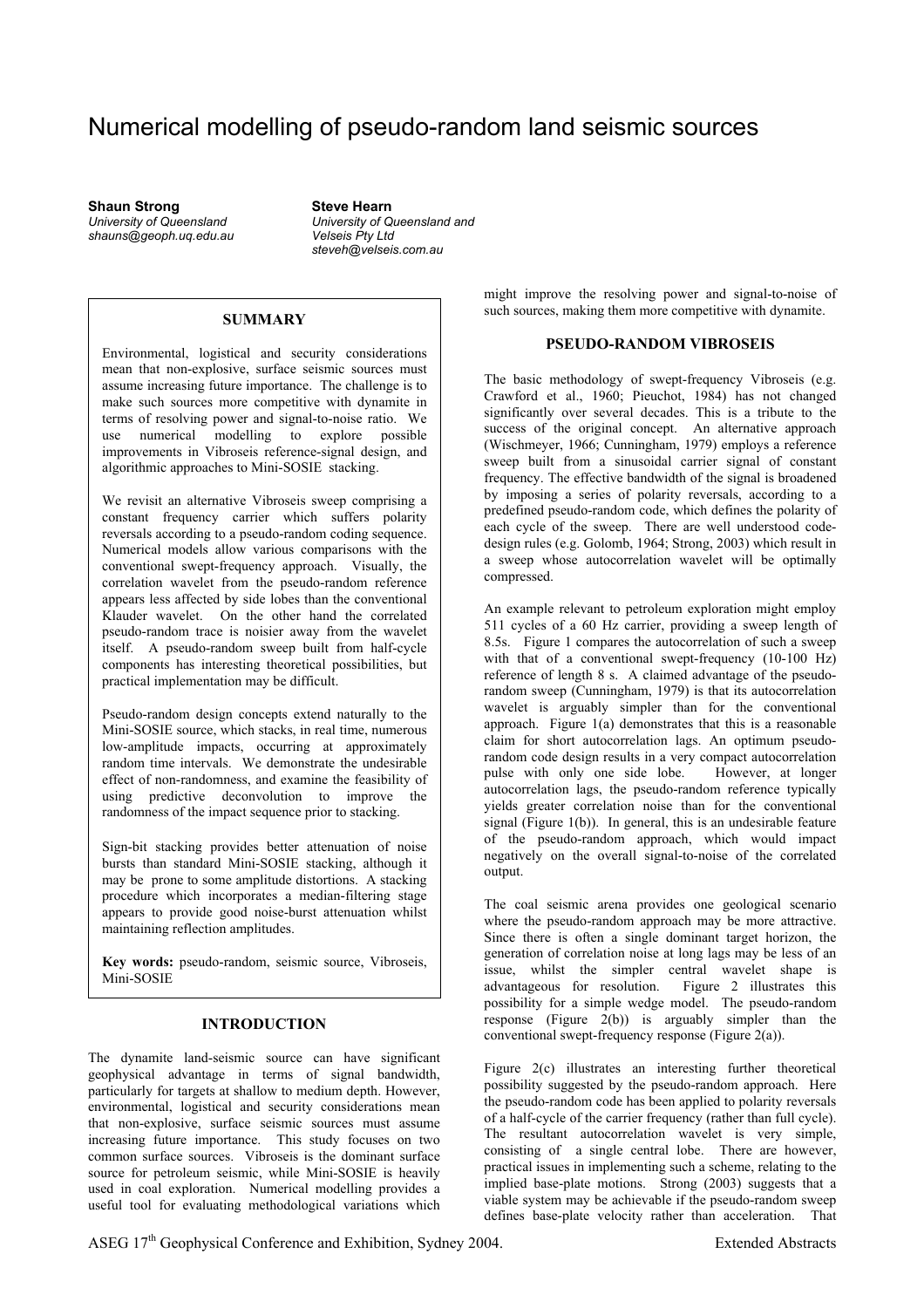analysis is based on simple assumptions and requires further investigation.



**Figure 1. Autocorrelation responses for conventional sweep (10–100 Hz, 8s; in red) and pseudo-random sweep (60 Hz, 511 cycles; in blue). (a) Detail at short correlation lags, showing wavelet character. (b) Full autocorelation showing correlation noise at long lags.** 



**Figure 2. Zero-offset responses for simple wedge model, ranging in thickness from 0 m to 14 m (approximately one wavelength). (a) Conventional sweep (30-250 Hz, 7s); (b) Pseudo-random sweep (150 Hz, 1023 cycles); (c) Halfcycle pseudo-random sweep (150Hz, 2047 half cycles).** 

#### **MINI-SOSIE**

 The Mini-SOSIE system (Barbier et al., 1976) uses a small road compactor to inject a large number (typically several hundred) impacts into the earth. A viable recording is then constructed by stacking the individual responses. Numerical modelling provides valuable insight into potential problems, and enhancements, for the system.

In its normal operating mode, the compactor tends to provide a relatively periodic impact sequence. However, the success of the Mini-SOSIE stacking process relies on the impacts being injected in a random fashion. Conventionally, this is achieved by the operator manipulating the throttle on the compactor, although robotic randomisers are also used.

Figure 3 models the importance of randomness in the impact sequence. In Figure 3 (a) a highly-random impact sequence yields an accurate stacked record, allowing two reflection events to be identified. When the impact series is more periodic, the output stack trace contains spurious events, additional to the true reflectors (Figure 3(b)). A non-random impact series can be accommodated to some extent if the recorded impact train is modified appropriately prior to the stacking process. As an example of this concept, the nonrandom impact series used to record Figure 3(b) has been subjected to predictive deconvolution, to improve randomness, prior to stacking. The resultant output (Figure 3(c)) exhibits considerable attenuation of spurious events.

Because it is a portable, non-explosive source, Mini-SOSIE is attractive for use in areas of cultural activity. In such situations high-amplitude noise can occur. Modelling can be used to investigate options for reducing the impact of such noise. Figure 4 simulates Mini-SOSIE recording in a case where there is relatively strong random noise, coupled with high-amplitude noise bursts. Figure 4(a) shows a short section of the raw unstacked data. Reflection events are obscured by random noise, and a very large noise burst occurs at 0.1s. The standard Mini-SOSIE stacking process (Figure 4(b)) recovers the two reflection events (at 0.05s and 0.15s) from the random noise, and significantly attenuates the noise burst. An alternative approach is to use sign-bit stacking (e.g. Long, 1981; O'Brien et al, 1982). A third option is to incorporate a median filter in the stack process. Both the sign-bit (Figure 4(c)) and median filter (Figure 4(d)) approaches attenuate the noise burst better than the standard stack (Figure 4(b)). On the other hand, they both tend to be slightly less effective at random-noise attenuation, compared to the standard stack.

Strong (2003) has examined the sign-bit Mini-SOSIE stacking concept in some detail. Interestingly, the system tends to maintain relative amplitudes better when there is a relatively high random noise level (as in the example of Figure 4). For unstacked Mini-SOSIE data, this will probably be the normal situation.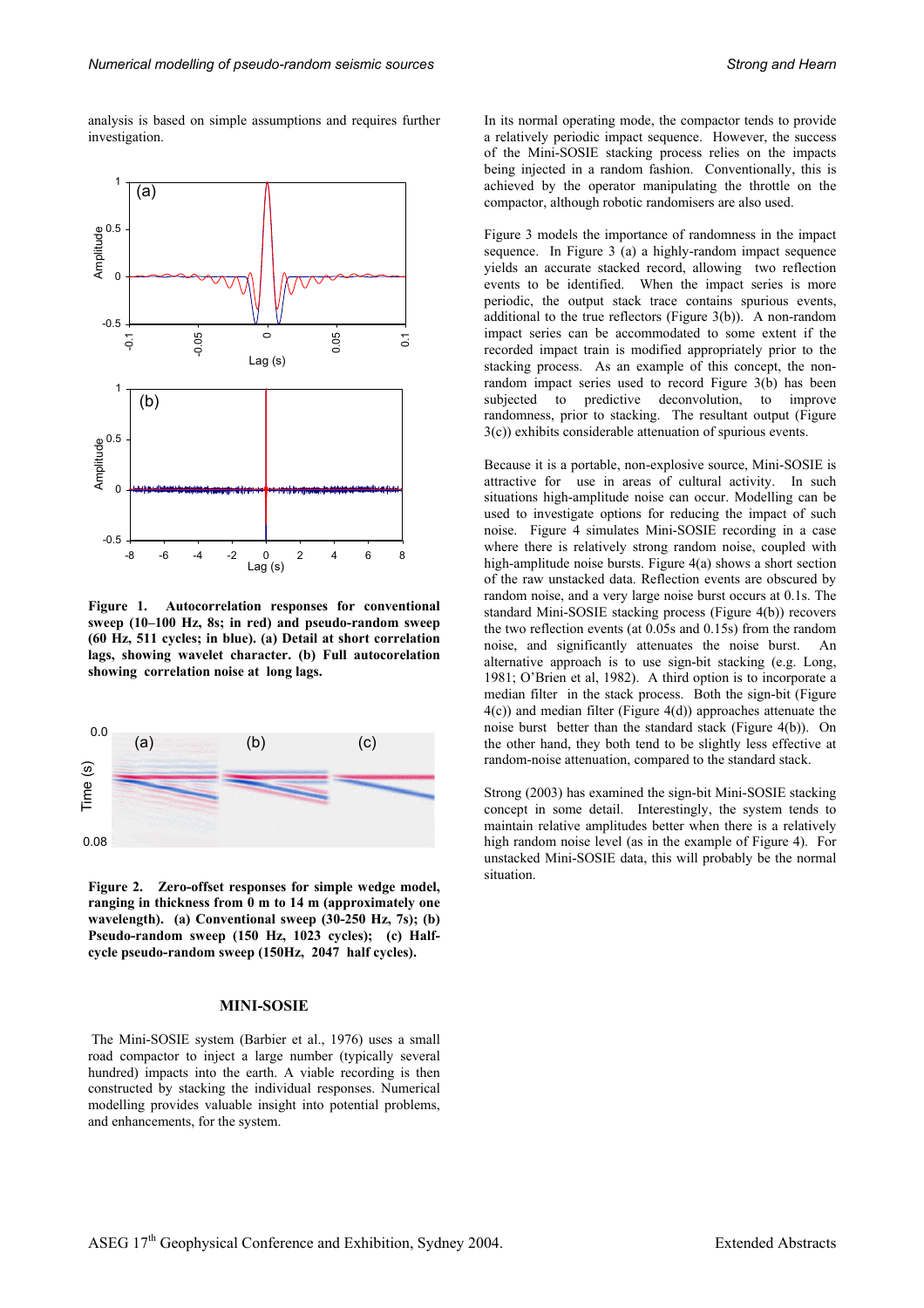

**Figure 3. Stacked outputs for a model comprising two reflection spikes and random background noise. (a) Random impact sequence; (b) Periodic impact sequence; (c) Periodic impact sequence, with predictive deconvolution applied prior to stacking.** 

In situations where there is a lower random-noise level, signbit stacking can potentially yield amplitude and wavelet distortions. As an example, Figure  $5(a)$  shows the initial segment of an unstacked data recording for a situation having a low random-noise level, coupled with a strong noise burst. The standard stack (Figure 5(b)) recovers the two reflection events (at 0.05s and 0.15s) and attenuates the noise burst significantly, but not completely. The sign-bit output in Figure 5(c) is again more successful in removing the noise burst. However, there is some amplitude distortion in the reflection wavelets. In comparison, the median-filtered stack (Figure 5(d)) attenuates the noise burst, whilst also maintaining good amplitude behaviour at the reflectors.



**Figure 4. Simulated Mini-SOSIE stacks for high randomnoise situation. (a) Initial segment of raw unstacked record showing high-amplitude noise burst (at 0.1s). Reflection events are obscured by random noise. Average amplitude of random noise is twice that of largest reflection event. Amplitude of noise burst is 100 times that of largest reflection event (noise burst is clipped for plotting purposes); (b) standard stack of full 45 s record (450 impacts); (c) sign-bit stack ; (d) median-filter stack.**

## **CONCLUSIONS**

Numerical modelling provides useful insight into the operation of pseudo-random land seismic sources. A number of avenues for potential improvement have been identified.

The pseudo-random Vibroseis sweep does produce a simplified autocorrelation wavelet when compared to the conventional swept frequency approach. It is, however, prone to greater correlation noise at long correlation lags. This characteristic may be less of a problem in situations where there are a small number of strong reflectors, such as in coal imagery. A novel approach based on pseudo-random coding of a half-cycle carrier is theoretically attractive in terms of wavelet character, although practical implementation of such a sweep may be difficult.